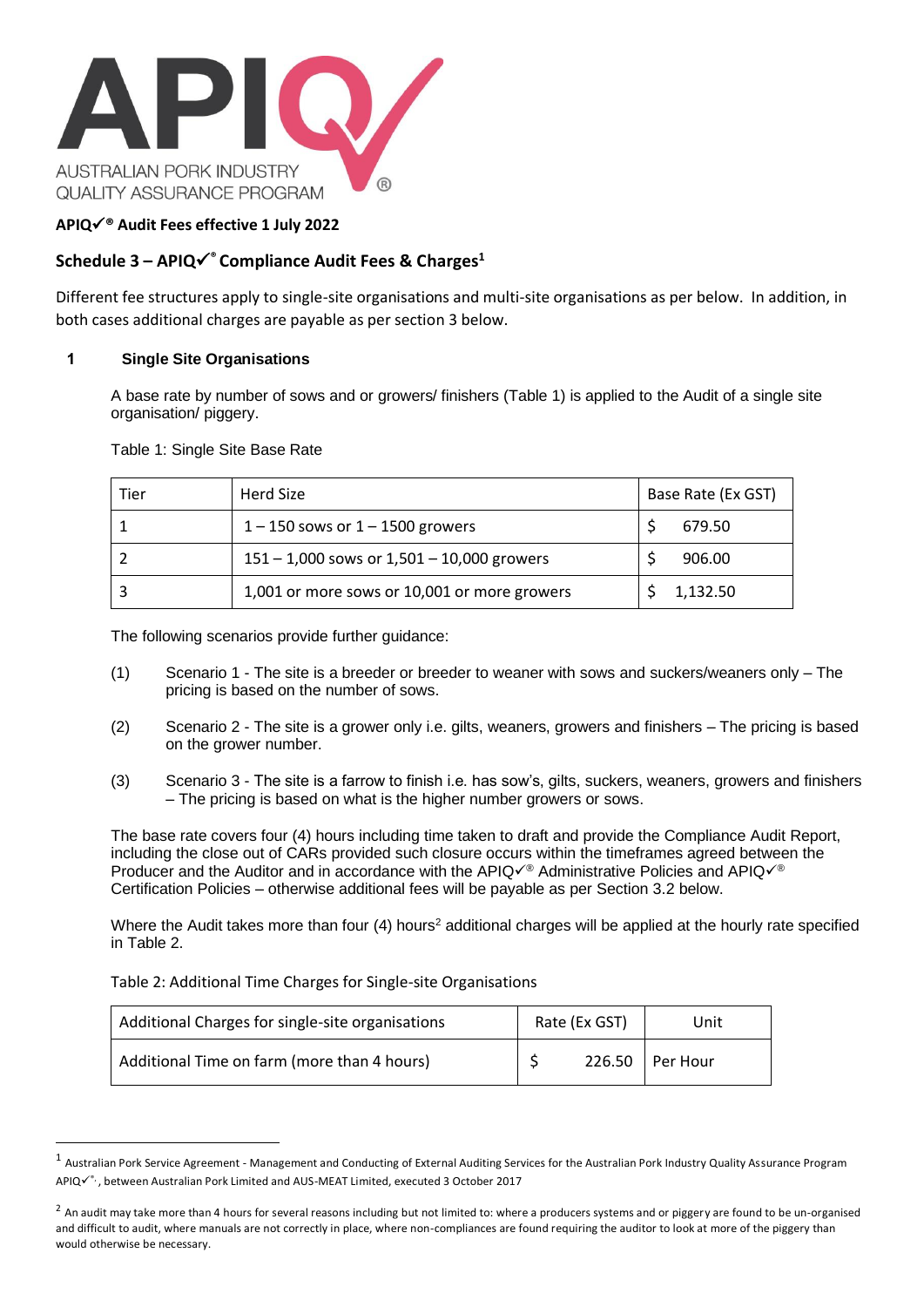## **2. Multisite Organisations or Joint certifications**

A daily, half daily or hourly rate is applied to Audits conducted for multi-site joint certifications where a Joint Certification Application has been approved<sup>3</sup> by APIQM at the rates specified in Table 3.

Table 3: Multi-site Audit Rates

| Time            | Rate (Ex GST) |          |  |
|-----------------|---------------|----------|--|
| Day             | \$.           | 1,812.00 |  |
| <b>Half Day</b> | S.            | 906.00   |  |
| Hour            |               | 226.50   |  |

It is expected that:

- (1) Multiple Audits may be conducted in a single day for some organisations.
- (2) Up to 90 minutes (1  $\frac{1}{2}$  half hours) may be charged for completion of the head office or overall system desk audit<sup>4</sup> at the hourly rate.
- (3) Up to 30 minutes (1/2 an hour per site) may be charged for report writing at the hourly rate.
- (4) Time will be charged in increments of 15 minutes at the hourly rate, pro-rata (i.e. \$56.63 per 15 minutes, Ex GST).
- (5) The above charges and time period include the time taken to draft and provide the Compliance Audit Report, including the close out of CARs provided such closure occurs within the timeframes agreed between the Producer and the Auditor and in accordance with the APIQè Administrative Policies and APIQ✓® Certification Policies – otherwise additional fees will be payable as per Section 3.2 below.

<sup>&</sup>lt;sup>3</sup> CP 17 requires a Joint Certification Application to be completed and presented to APIQM annually, prior to site selection.

 $^4$  Additional time may be charged where an organisations manuals and systems are not in place, are un-organised or are difficult requiring more time than would otherwise have been necessary.